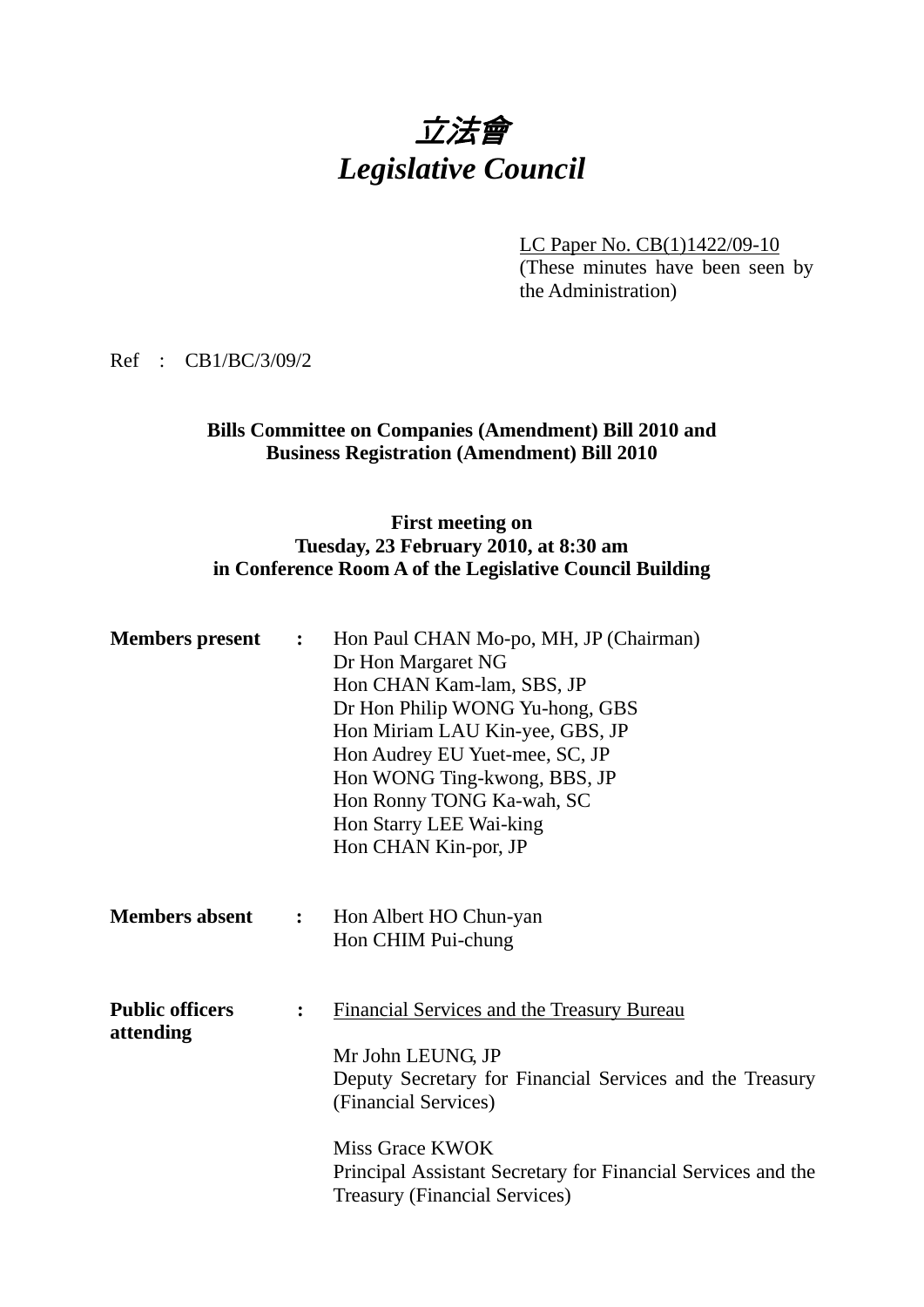# $Action$   $-2$  -

Companies Registry

Ms Elizabeth MO Deputy Principal Solicitor (Company Law Reform)

Miss Wendy MA Assistant Registry Manager

#### Inland Revenue Department

Mrs Brenda LEE Assistant Commissioner

Mr Eric WAN Senior Assessor

#### Department of Justice

Ms Leonora IP Senior Assistant Law Draftsman

Miss Amy CHAN Senior Government Counsel

Miss Emma WONG Senior Government Counsel

Mr Peter SZE Government Counsel

- **Clerk in attendance :** Ms Anita SIT Chief Council Secretary (1)5
- **Staff in attendance :** Mr Timothy TSO Assistant Legal Adviser 2

 $\overline{a}$ 

Mr Noel SUNG Senior Council Secretary (1)4

Mr Fred PANG Council Secretary (1)5

Ms Haley CHEUNG Legislative Assistant (1)8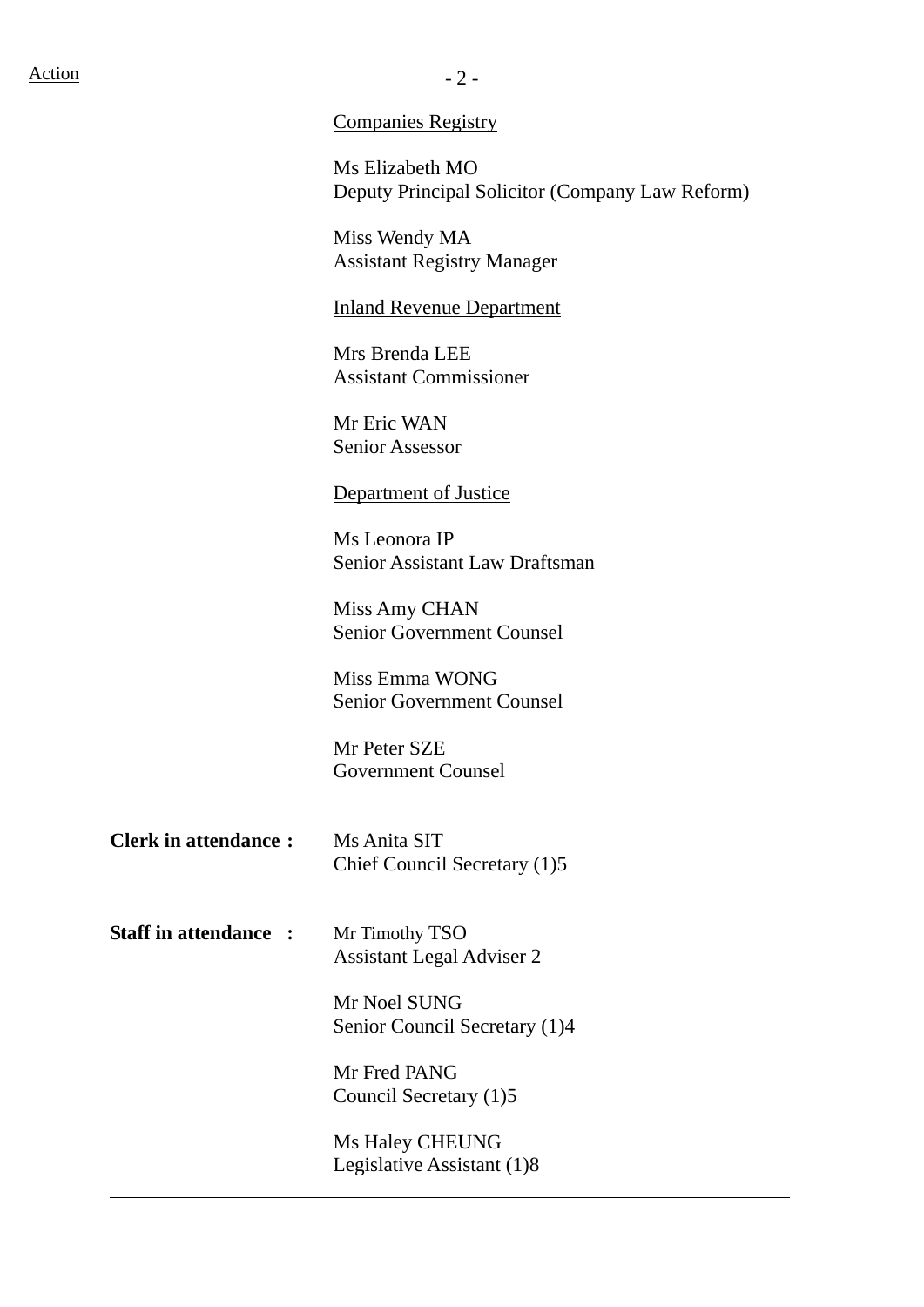# **I Election of Chairman**

Dr Margaret NG, the member with the highest precedence among those who were present at the meeting, presided over the election of the Chairman of the Bills Committee. She invited nominations for the chairmanship of the Bills Committee.

2. Mr Paul CHAN was nominated by Dr Philip WONG and the nomination was seconded by Mr CHAN Kam-lam and Ms Miriam LAU. Mr Paul CHAN accepted the nomination. There being no other nomination, Dr Margaret NG declared that Mr Paul CHAN was elected Chairman of the Bills Committee.

3. Members agreed that there was no need to elect a Deputy Chairman.

# **II Meeting with the Administration**

| (LC Paper No. CB(3)390/09-10 | — The<br>Bill<br>Companies<br>on<br>(Amendment) Bill 2010                                                                                                                             |
|------------------------------|---------------------------------------------------------------------------------------------------------------------------------------------------------------------------------------|
| LC Paper No. CB(3)391/09-10  | - The Bill on Business Registration<br>(Amendment) Bill 2010                                                                                                                          |
| C2/1/72(2009)                | — The Legislative Council Brief issued<br>by the Financial Services and the<br><b>Treasury Bureau</b>                                                                                 |
| LC Paper No. $LS41/09-10$    | - The Legal Service Division Report<br>on Companies (Amendment) Bill<br>2010                                                                                                          |
| LC Paper No. LS40/09-10      | - The Legal Service Division Report<br>Registration<br><b>Business</b><br>on<br>(Amendment) Bill 2010                                                                                 |
| LC Paper No. CB(1)1186/09-10 | - Background Brief on Companies<br>2010<br>(Amendment) Bill<br>and<br><b>Business Registration (Amendment)</b><br>Bill 2010 prepared by the Legislative<br><b>Council Secretariat</b> |
|                              | LC Paper No. $CB(1)1201/09-10(01)$ — Marked-up copy of the Bill on<br>Companies (Amendment) Bill 2010<br>prepared by the Legal Service<br>Division                                    |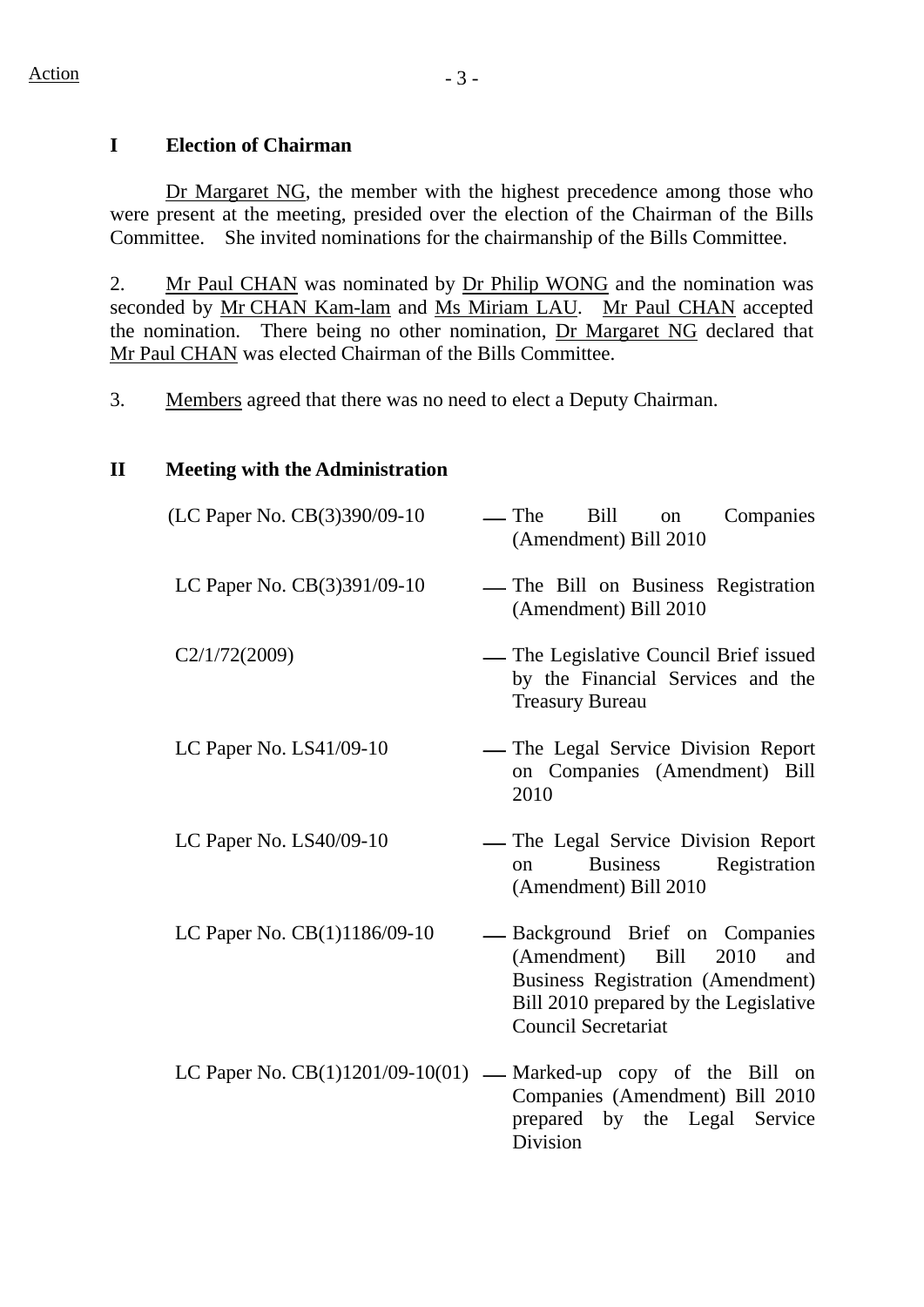- LC Paper No.  $CB(1)1201/09-10(02)$  Marked-up copy of the Bill on Business Registration (Amendment) Bill 2010 prepared by the Legal Service Division)
- 4. The Committee deliberated (Index of proceedings attached at **Appendix**).

#### Admin Follow-up actions to be taken by the Administration

5. In relation to Mr Ronny TONG's concern about the criteria used by the Companies Registry for assessing whether a company name should be accepted for registration, the Administration was requested to provide information on the Companies Registry's guidelines for approving/rejecting a proposed company name.

6. In relation to Mr Ronny TONG's concern about the effects of the proposed legislative amendments on the operation of companies, the Administration was requested to explain the respective arrangements for enforcement of the company name registration requirements under the existing and proposed legislation, and whether and how the arrangements were applicable to overseas companies operating in Hong Kong.

7. In relation to Dr Margaret NG's concern about the effectiveness of the proposed amendments to enhance enforcement against possible abuses by "shadow companies", the Administration was requested to provide information on (a) the compliance requirements on a company in respect of a court's order or the Registrar of Companies' direction to change name; (b) sanctions that could be imposed on a company, if it failed to change its name as required; (c) the cooperation arrangements with other jurisdictions on enforcement against abuses by "shadow companies"; and (d) the views expressed by the relevant sectors when consulted on the legislative amendments.

8. In relation to Mr CHAN Kin-por's concern that under the proposed arrangement, a company might have already opened a bank account before the Registrar of Companies directed the company to change name and continued to use the bank account for illicit purposes despite the Registrar of Companies's direction to change name, the Administration was requested to provide information regarding the means through which a bank could be alerted of the Registrar of Companies' direction to change name in a timely manner.

9. In relation to Mr Ronny TONG's concern regarding the extension of the Companies Ordinance (Cap. 32) to cover "multiple" statutory derivative actions (SDA), the Administration was requested to provide information on (a) the justifications for extending SDA to a member of a related company, in particular to a member of a subsidiary company of a specified corporation; and (b) the relevant arrangements in other common law jurisdictions.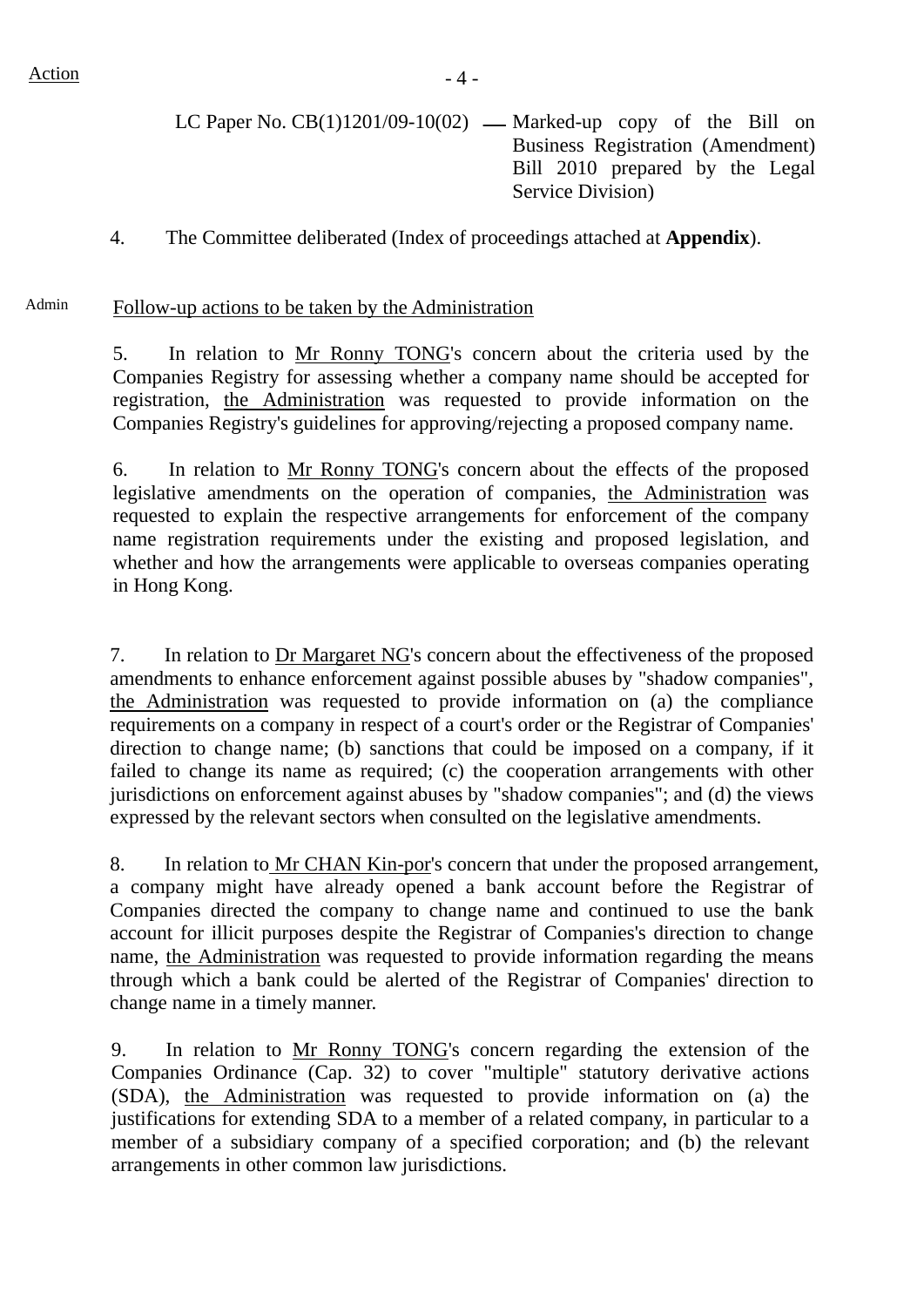#### **III Any other business**

#### Invitation for views

10. Members agreed to post an invitation on the Legislative Council website to invite the public to give views on the Bills, and to issue letters to the organizations/individuals on the list prepared by the Secretariat and tabled at the meeting to attend the next Bills Committee meeting to express their views and/or provide submissions on the Bills. Dr Margaret NG and the Chairman suggested and members agreed that the relevant trademark and brand name organizations and the company secretarial services sector should also be invited to give their views on the Bills. The Chairman added that members were welcomed to inform the Clerk if they were aware of any other organizations/individuals which/who might be interested in providing views on the Bills.

#### Date of next meeting

11. The Chairman said that he would work out with the Clerk the arrangements for the next meeting and members would be informed of the details in due course.

(*Post-meeting note*: Members were informed vide LC Paper No. CB(1)1236/09-10 on 25 February 2010 of the details of the next meeting to be held on 30 March 2010 and the organizations/individuals to be invited to express their views on the Bills and/or attend the next meeting.)

12. There being no other business, the meeting ended at 9:40 am.

Council Business Division 1 Legislative Council Secretariat 19 March 2010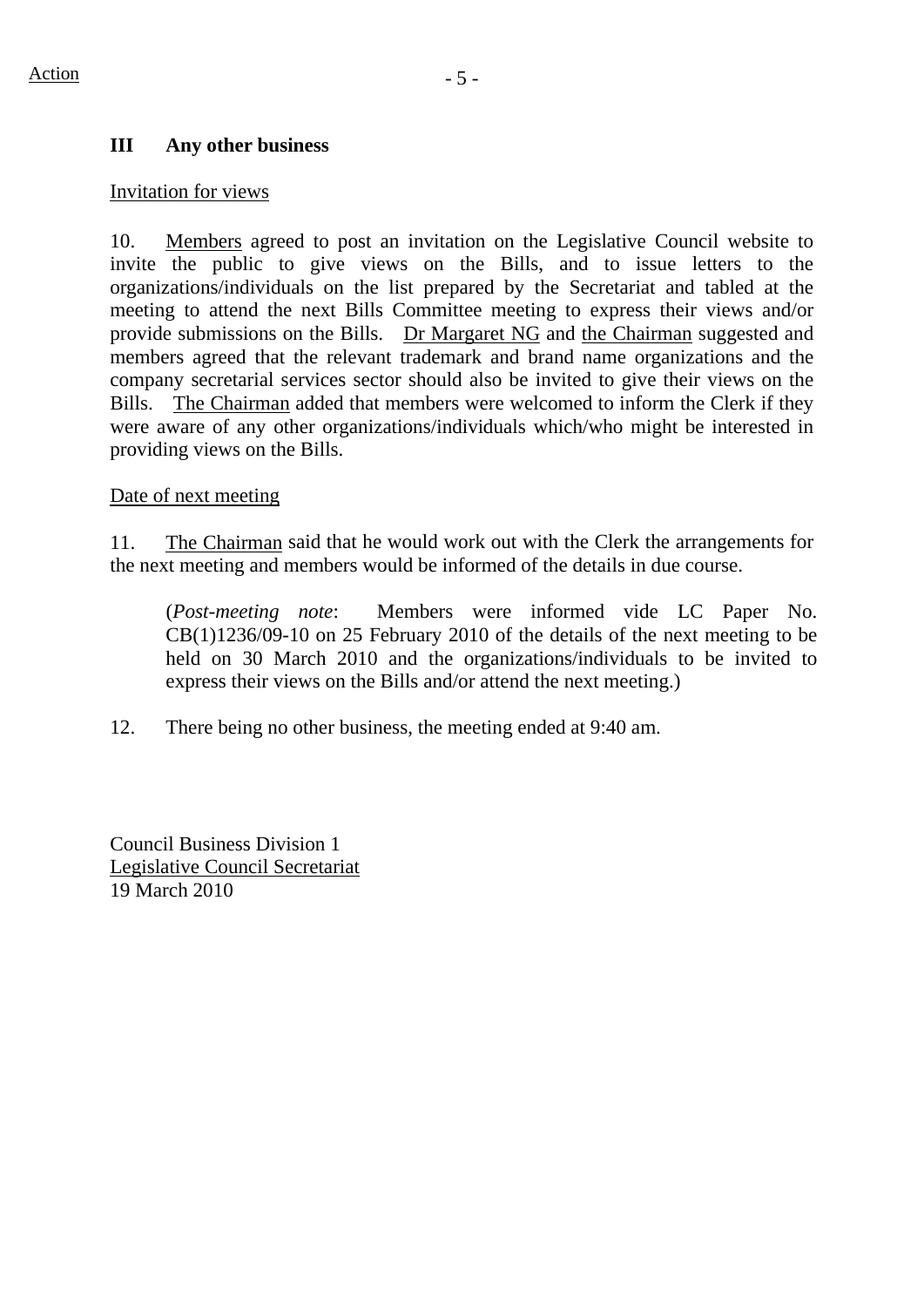## **Proceedings of the Bills Committee on Companies (Amendment) Bill 2010 and Business Registration (Amendment) Bill 2010 First meeting on Tuesday, 23 February 2010, at 8:30 am in Conference Room A of the Legislative Council Building**

| <b>Time</b><br><b>Marker</b> | <b>Speaker</b>                                                                                                                                 | Subject(s)                                                                                                                                                                                                                                                                                                                                                                                                                                                                                                                                                                                                                                  | <b>Action</b><br><b>Required</b> |
|------------------------------|------------------------------------------------------------------------------------------------------------------------------------------------|---------------------------------------------------------------------------------------------------------------------------------------------------------------------------------------------------------------------------------------------------------------------------------------------------------------------------------------------------------------------------------------------------------------------------------------------------------------------------------------------------------------------------------------------------------------------------------------------------------------------------------------------|----------------------------------|
| 000133<br>000357             | Margaret<br>Dr<br>NG<br>Dr<br>Philip<br><b>WONG</b><br>Mr<br><b>CHAN</b><br>Kam-lam<br>Miriam<br>$\overline{\text{Ms}}$<br>LAU<br>Mr Paul CHAN | <b>Election of Chairman</b>                                                                                                                                                                                                                                                                                                                                                                                                                                                                                                                                                                                                                 |                                  |
| 000358<br>$\equiv$<br>002823 | Administration                                                                                                                                 | Briefing by the Administration on the proposals<br>in the Bill.                                                                                                                                                                                                                                                                                                                                                                                                                                                                                                                                                                             |                                  |
| 002824<br>003238             | Philip<br>Dr<br><b>WONG</b><br>Administration                                                                                                  | Dr WONG's concern<br>(a)<br>about the<br>safe<br>back-up<br>custody<br>and<br>system of the<br>company registration database.<br>The Administration's advice that a back-up<br>(b)<br>computer database was provided at a<br>location separated from the Companies<br>Registry for safe custody of the company<br>registration records.                                                                                                                                                                                                                                                                                                     |                                  |
| 003239<br>004907             | Mr<br>Ronny<br><b>TONG</b><br>Administration                                                                                                   | Mr TONG's concern about the lack of<br>(a)<br>clear criteria for approving/rejecting a<br>company name.<br>(b) The Administration's explanation that<br>there were laid down guidelines for the<br>Registrar of Companies (the Registrar) to<br>reject or approve a company name. For<br>instance, a company name which was the<br>same as that of another company on the<br>register, constituted a criminal offence or<br>was contrary to the public interest would<br>not be allowed for registration. Special<br>approval had to be sought from the<br>Registrar if a company name gave the<br>impression that<br>the<br>company<br>was |                                  |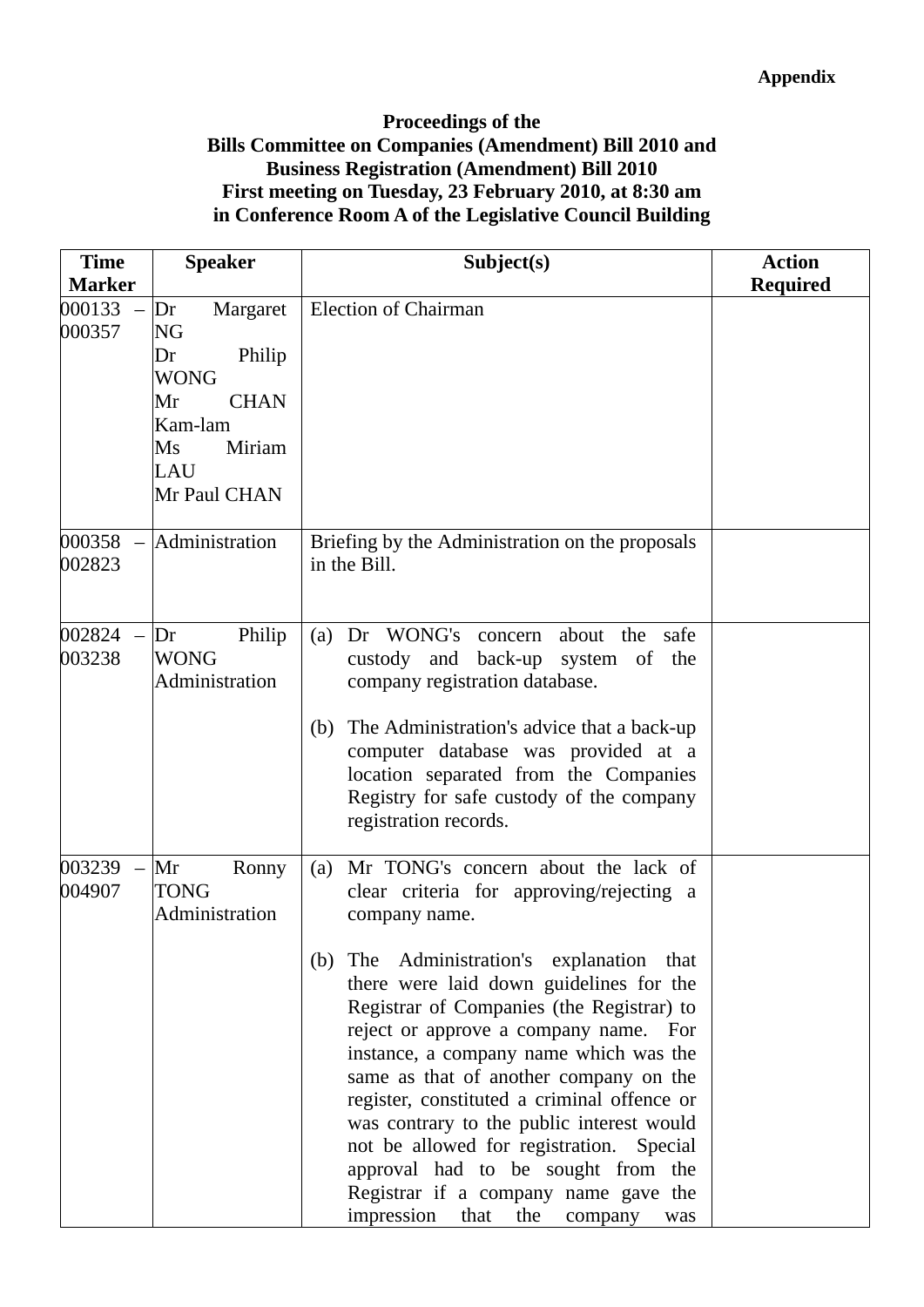| <b>Time</b>   | <b>Speaker</b> | Subject(s)                                                                                                                                                                                                                                                                                                                                                                                                                                                                                                                                                                                                                                                                                                                                | <b>Action</b>   |
|---------------|----------------|-------------------------------------------------------------------------------------------------------------------------------------------------------------------------------------------------------------------------------------------------------------------------------------------------------------------------------------------------------------------------------------------------------------------------------------------------------------------------------------------------------------------------------------------------------------------------------------------------------------------------------------------------------------------------------------------------------------------------------------------|-----------------|
| <b>Marker</b> |                |                                                                                                                                                                                                                                                                                                                                                                                                                                                                                                                                                                                                                                                                                                                                           | <b>Required</b> |
|               |                | connected with the Hong Kong SAR<br>Government or the Central People's<br>Government, or a<br>company<br>name<br>containing words like "trust". Under the<br>proposed arrangement, the Registrar<br>would be empowered to direct a company<br>which had been registered through the<br>preliminary procedures to change its name<br>within a specified period.                                                                                                                                                                                                                                                                                                                                                                            |                 |
|               |                | Mr TONG's concern about the effects of<br>(c)<br>the proposed legislative amendments on<br>the operation of companies, and the<br>applicable to overseas<br>arrangements<br>companies operating in Hong Kong.                                                                                                                                                                                                                                                                                                                                                                                                                                                                                                                             |                 |
|               |                | The Administration's response that under<br>(d)<br>the proposed legislative amendments, the<br>Registrar would be empowered to act<br>pursuant to a court order to direct a<br>"shadow company" to change its name;<br>and if the company failed to comply with<br>the Registrar's direction, the Registrar<br>might substitute the company's name with<br>its registration number. As for non-Hong<br>Kong company, if its corporate name was<br>the same as or too like a name of an<br>existing company on the register, under the<br>existing legislation, the Registrar might<br>serve a notice on the company and the<br>company would have to use another name<br>but not its corporate name to carry on<br>business in Hong Kong. |                 |
|               |                | Mr TONG's<br>concern<br>regarding<br>(e)<br>the<br>extension of the Companies Ordinance<br>(Cap. 32) to cover "multiple" statutory<br>derivative actions (SDA), in particular to a<br>member of a subsidiary company of a<br>specified corporation.                                                                                                                                                                                                                                                                                                                                                                                                                                                                                       |                 |
|               |                | The Administration's response that after<br>(f)<br>consulting the Department of Justice, a<br>wider interpretation<br>on<br>"a<br>related<br>company" had been adopted for multiple<br>SDAs, in view of the complicated                                                                                                                                                                                                                                                                                                                                                                                                                                                                                                                   |                 |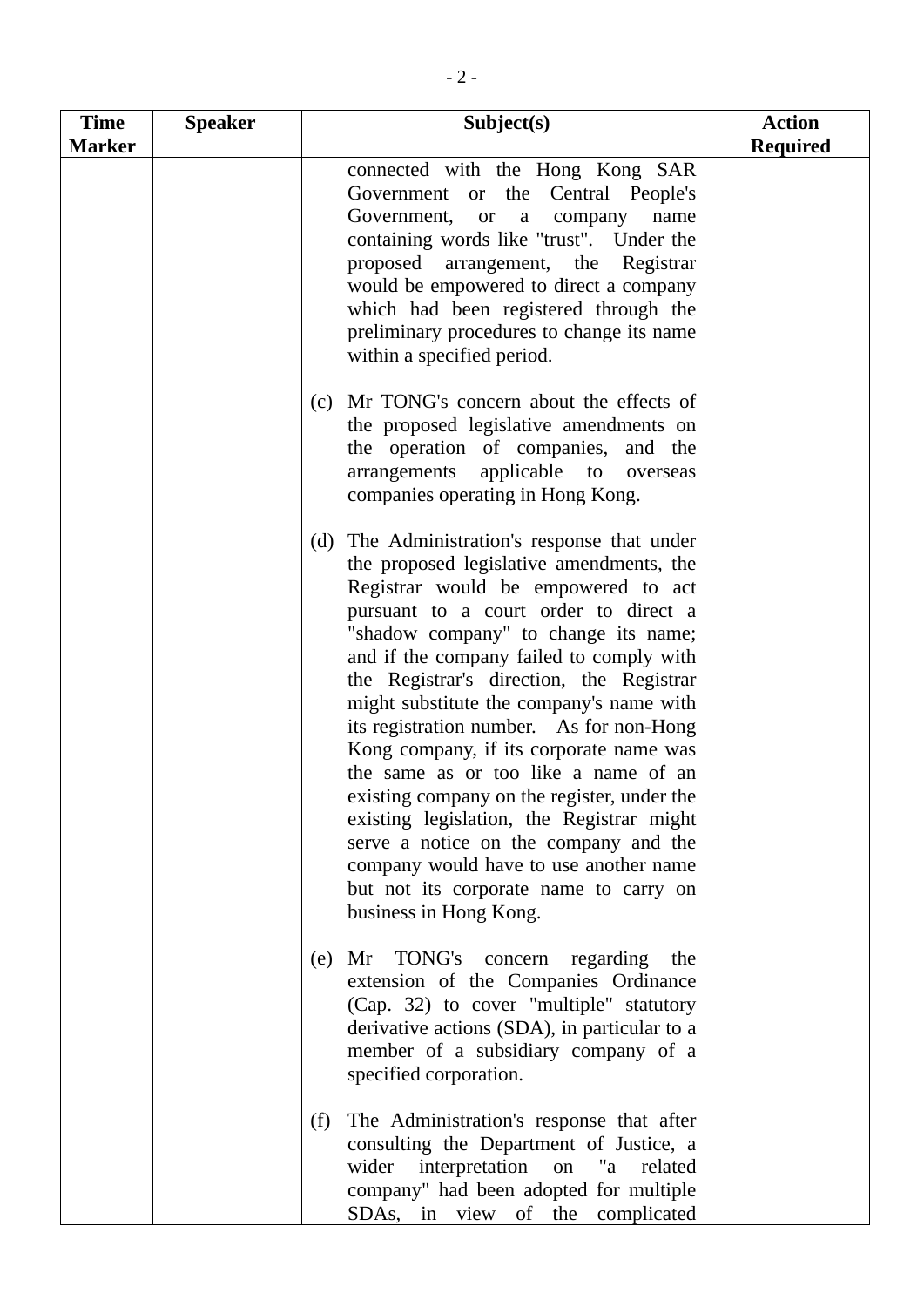| <b>Time</b><br><b>Marker</b> | <b>Speaker</b>                                 | Subject(s)                                                                                                                                                                                                                                                                                                                                                                                                                                                                                                                                                                                                      | <b>Action</b><br><b>Required</b>                                                                         |
|------------------------------|------------------------------------------------|-----------------------------------------------------------------------------------------------------------------------------------------------------------------------------------------------------------------------------------------------------------------------------------------------------------------------------------------------------------------------------------------------------------------------------------------------------------------------------------------------------------------------------------------------------------------------------------------------------------------|----------------------------------------------------------------------------------------------------------|
|                              |                                                | structure and diverse capital distribution<br>arrangements of different corporations,<br>and the need to protect the interests of<br>minority shareholders. A member of a<br>company had to apply for leave from the<br>court to commence a SDA.                                                                                                                                                                                                                                                                                                                                                                |                                                                                                          |
|                              |                                                | At the request of Mr TONG,<br>(g)<br>the<br>Administration's undertaking to provide<br>the information as per paragraphs 5, 6 and<br>9 of the minutes.                                                                                                                                                                                                                                                                                                                                                                                                                                                          | The<br>Administration<br>to take action<br>as required in<br>paragraphs 5, 6<br>and 9 of the<br>minutes. |
| 004908<br>005400             | <b>CHAN</b><br>Mr<br>Kin-por<br>Administration | Mr CHAN Kin-por's concern that under<br>(a)<br>the proposed arrangement, a company<br>might have already opened a bank account<br>before the Registrar directed it to change<br>name, and continued to use the bank<br>account for illicit purposes despite the<br>Registrar's direction to change name.                                                                                                                                                                                                                                                                                                        |                                                                                                          |
|                              |                                                | The Administration's response that in view<br>(b)<br>of<br>anti-money<br>laundering<br>the<br>requirements, banks took a more cautious<br>approach in opening bank accounts for<br>new companies, and would take some time<br>to obtain a better understanding about their<br>customers before establishing a new bank<br>account for them. If a company failed to<br>comply with the Registrar's direction to<br>change its name, the Registrar might<br>substitute the company's name with its<br>registration number, which would be<br>gazetted and publicized on the website of<br>the Companies Registry. |                                                                                                          |
|                              |                                                | CHAN's<br>(c)<br>Mr<br>remark<br>that<br>the<br>Administration should give more thoughts<br>the issue and work out more<br>on<br>comprehensive arrangements to prevent<br>companies with ulterior motives to make<br>use of Hong Kong's company registration<br>regime to conduct illicit activities.                                                                                                                                                                                                                                                                                                           |                                                                                                          |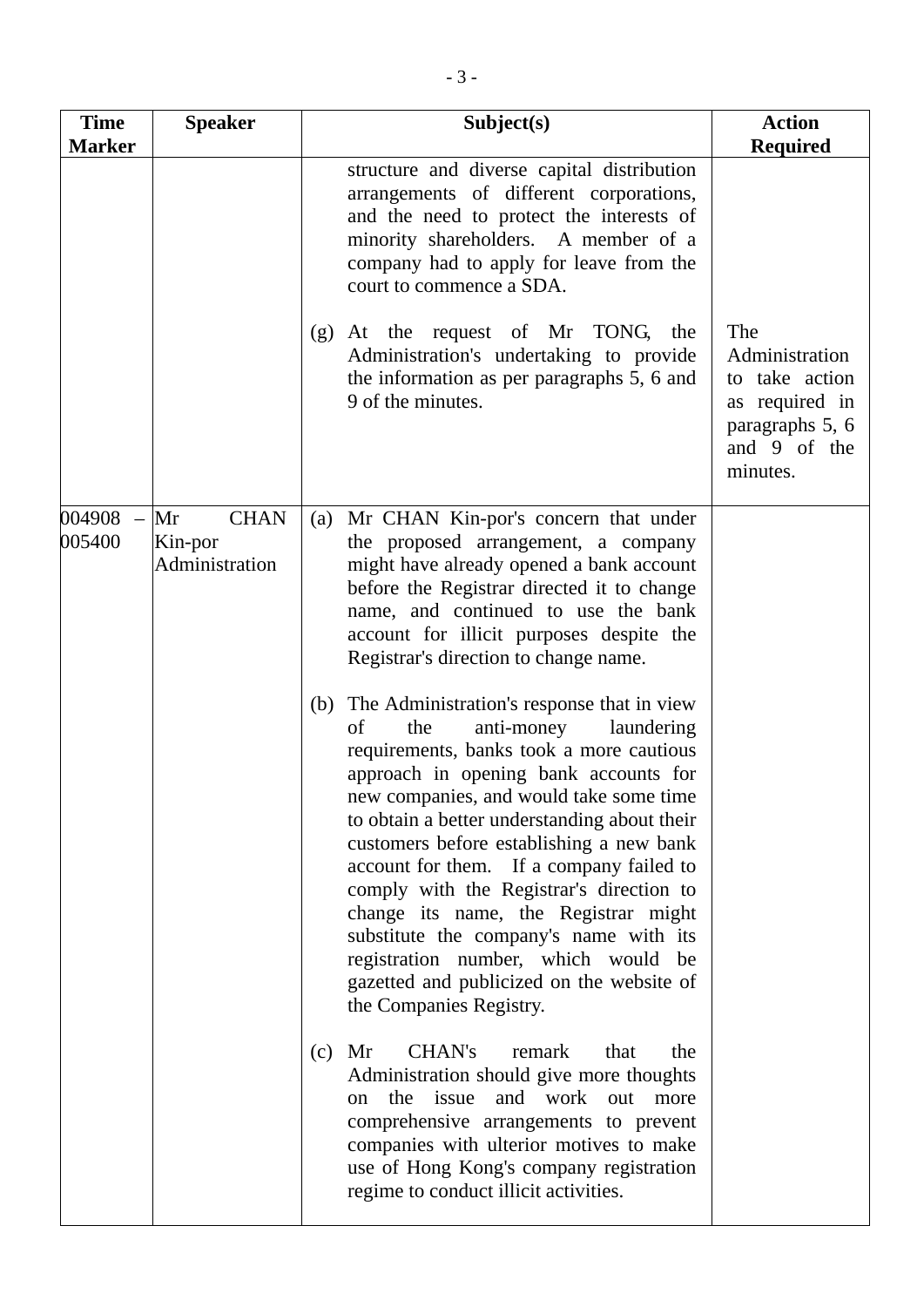| <b>Time</b>      | <b>Speaker</b>                   | Subject(s)                                                                                                                                                                                                                                                                                                                                                                                                                                                                                                                                                                                                                                                                                                                                                                                                             | <b>Action</b>                                                                               |
|------------------|----------------------------------|------------------------------------------------------------------------------------------------------------------------------------------------------------------------------------------------------------------------------------------------------------------------------------------------------------------------------------------------------------------------------------------------------------------------------------------------------------------------------------------------------------------------------------------------------------------------------------------------------------------------------------------------------------------------------------------------------------------------------------------------------------------------------------------------------------------------|---------------------------------------------------------------------------------------------|
| <b>Marker</b>    |                                  |                                                                                                                                                                                                                                                                                                                                                                                                                                                                                                                                                                                                                                                                                                                                                                                                                        | <b>Required</b>                                                                             |
|                  |                                  | (d) At the request of Mr CHAN Kin-por, the<br>Administration would provide information<br>regarding the means through which a bank<br>could be alerted of the direction of the<br>Registrar to change the name of a<br>company in a timely manner.                                                                                                                                                                                                                                                                                                                                                                                                                                                                                                                                                                     | The<br>Administration<br>to take action<br>as required in<br>paragraph 8 of<br>the minutes. |
| 005401<br>010818 | Dr Margaret NG<br>Administration | Dr NG's concern about the long time taken<br>(a)<br>to make legislative proposals for the<br>Companies Ordinance (Cap. 32) re-write<br>exercise, and the piecemeal approach in<br>and pieces<br>amending<br>bits<br>of the<br>Ordinance.<br>Dr NG's further concern<br>about the effectiveness of the proposed<br>amendments to enhance enforcement<br>against possible abuses by "shadow<br>companies". Dr NG's enquiry as to why<br>the Registrar did not cancel the registration<br>of a company which had failed to comply<br>with the Registrar's direction to change<br>name pursuant to a court order. Dr NG<br>and the Chairman's concern about the<br>feedback from the parties concerned<br>regarding the public consultation on the<br>proposed amendments.<br>Chairman's<br>The<br>(b)<br>about<br>concern |                                                                                             |
|                  |                                  | co-operation with other jurisdictions on<br>enforcement against abuses by "shadow<br>companies".                                                                                                                                                                                                                                                                                                                                                                                                                                                                                                                                                                                                                                                                                                                       |                                                                                             |
|                  |                                  | The Administration's response that the<br>(c)<br>Administration was taking forward the<br>Companies Ordinance rewrite exercise<br>according to schedule and aimed to<br>introduce the Companies Bill by the end of<br>2010.                                                                                                                                                                                                                                                                                                                                                                                                                                                                                                                                                                                            |                                                                                             |
|                  |                                  | The Administration's response that during<br>(d)<br>its consultation with the trademark and<br>brand name sectors, there were different<br>suggestions on how the<br>company<br>registration regime could be strengthened<br>to tackle the "shadow company" problem,<br>including striking a company off the<br>register if the company failed to comply                                                                                                                                                                                                                                                                                                                                                                                                                                                               |                                                                                             |